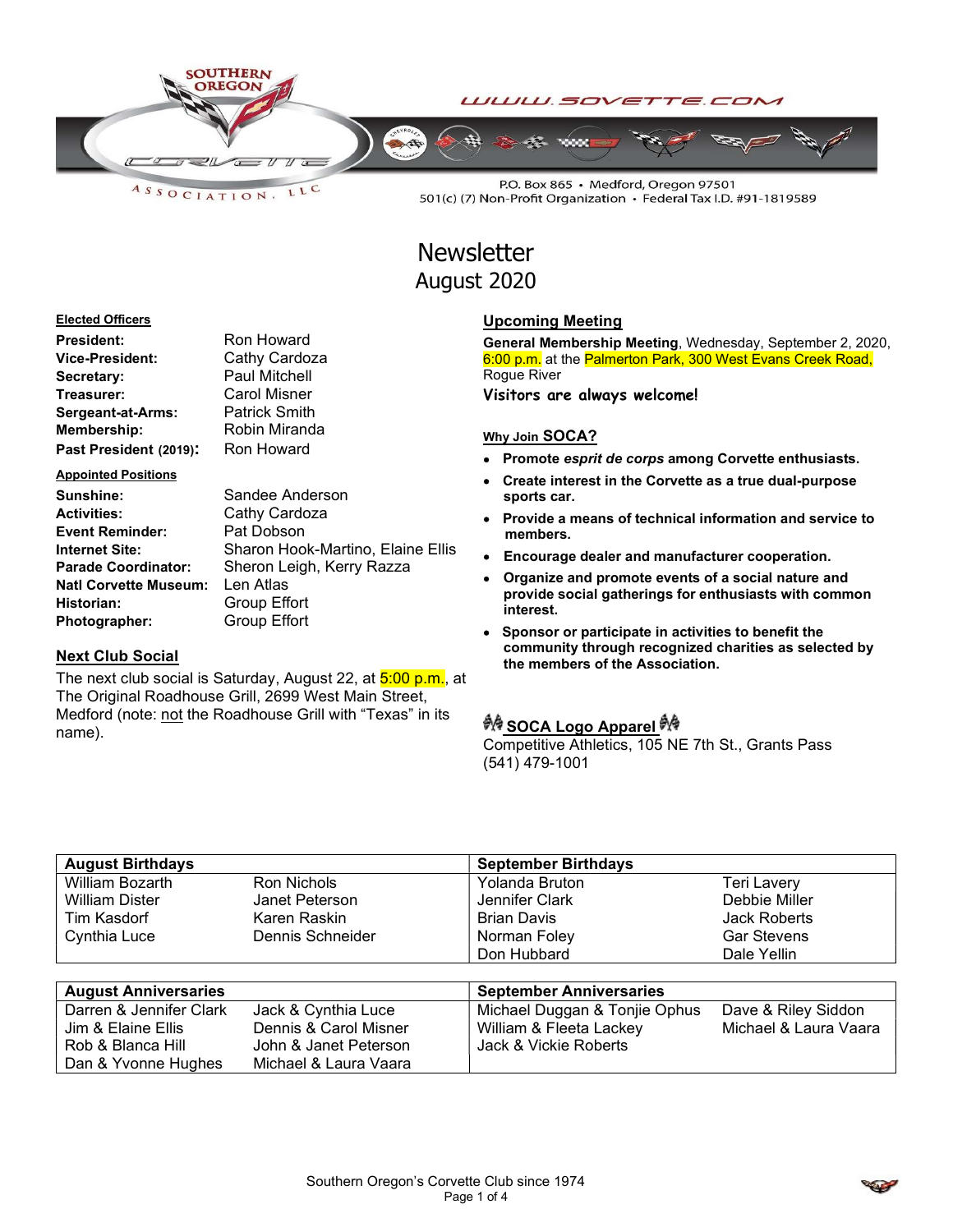

501(c) (7) Non-Profit Organization • Federal Tax I.D. #91-1819589

## 2020 Southern Oregon Corvette Association (SOCA) Events

|                    | Sep<br>Oct<br>Nov<br>Dec                                                                                                |
|--------------------|-------------------------------------------------------------------------------------------------------------------------|
|                    | Club meeting (Wed.)<br>2<br>2<br>4                                                                                      |
|                    | (Most dates, times and locations listed below are tentative after August 31. All dates are Saturdays, except as noted.) |
| <b>AUGUST</b>      |                                                                                                                         |
| Drive              | 15 - 9:45 a.m., "President's Choice" drive to Glendale and Canyonville                                                  |
| Social             | 22 – 5:00 p.m., The Original Roadhouse Grill, 2699 West Main Street, Medford                                            |
| <b>SEPTEMBER</b>   |                                                                                                                         |
| Parade?            | 7 – (Labor Day) Cave Junction parade                                                                                    |
| Sigel Show & Shine | 12 – Jim Sigel Show & Shine, Grants Pass                                                                                |
| Social             | 19 - Grants Pass                                                                                                        |
| <b>OCTOBER</b>     |                                                                                                                         |
| Social             | 17 – Medford                                                                                                            |
| Cruise?            | 17 – Sea Cruise, Crescent City                                                                                          |
| <b>NOVEMBER</b>    |                                                                                                                         |
| Social             | - Final date and location to be determined                                                                              |
| Thanksgiving       | 26 – Thanksgiving holiday                                                                                               |
| <b>DECEMBER</b>    |                                                                                                                         |
| Parade?            | 5 – Grants Pass Christmas Parade                                                                                        |
| Social             | 19 - SOCA Christmas Party, Grants Pass Golf Club, 230 Espey Rd., Grants Pass                                            |

For additional events, information and links ... see the SOCA website "Events Page:" https://www.sovette.com/events



| Southern Oregon Corvette Association 2020 membership dues |                    |         |                                                   |         |
|-----------------------------------------------------------|--------------------|---------|---------------------------------------------------|---------|
| Dual membership: \$50.00                                  | Single membership: | \$35.00 | Initiation (one-time):                            | \$15.00 |
| Make checks payable to "SOCA" and mail to:                |                    |         | SOCA, 2603 Garden Meadow Dr, Grants Pass OR 97527 |         |

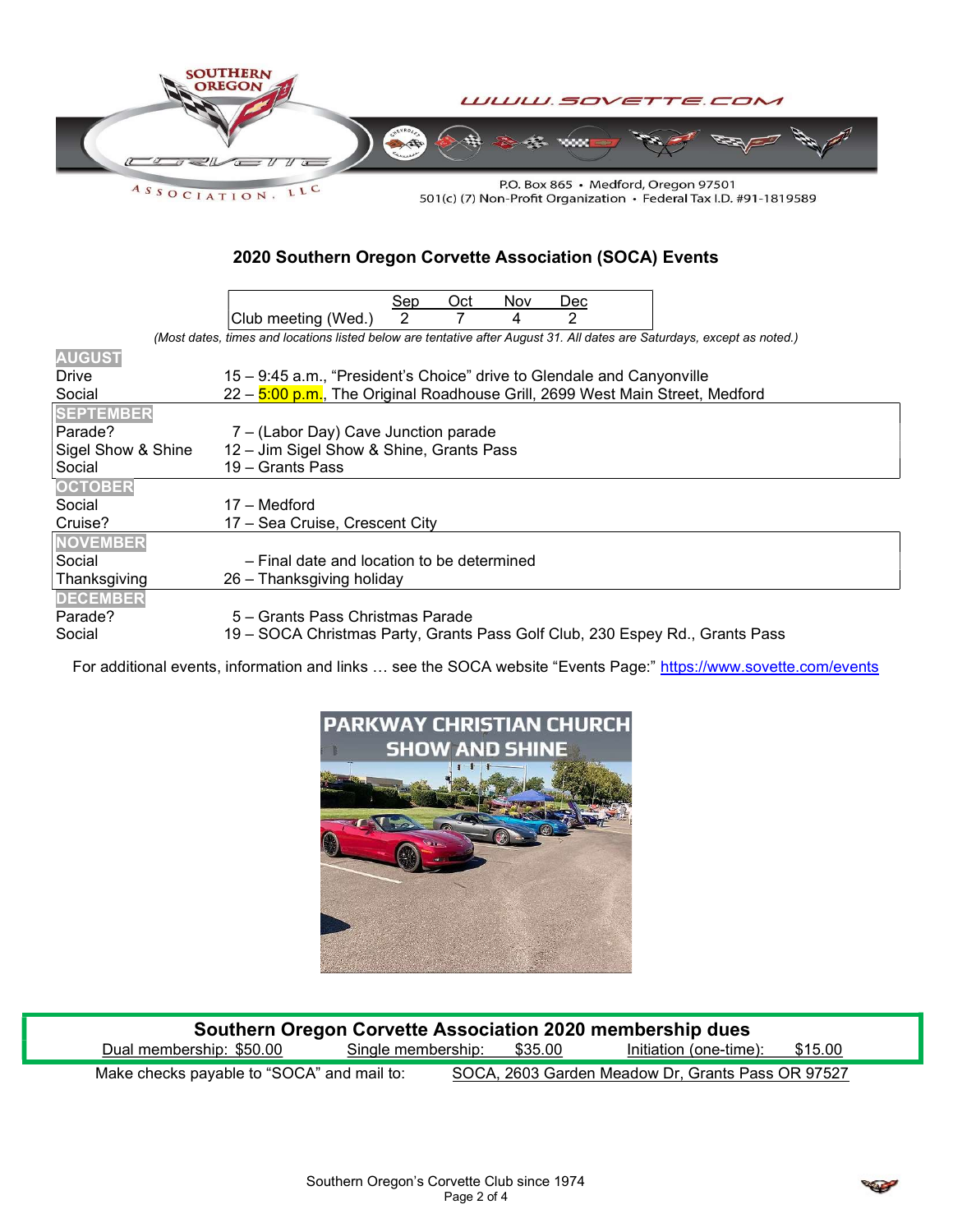

P.O. Box 865 · Medford, Oregon 97501 501(c) (7) Non-Profit Organization • Federal Tax I.D. #91-1819589



# Atkinson Cycle Engine [Wikipedia, the free encyclopedia (Condensed)]

The **Atkinson-cycle engine** is a type of internal combustion engine invented by James Atkinson in 1882. The Atkinson cycle is designed to provide efficiency at the expense of power density.

A modern variation of this approach is used in some modern automobile engines. While originally seen exclusively in hybrid electric applications such as the earlier-generation Toyota Prius, later hybrids and some non-hybrid vehicles now feature engines with variable valve timing, which can run in the Atkinson cycle as a part-time operating regimen, giving good economy while running in Atkinson cycle, and conventional power density when running as a conventional, Otto cycle engine.

### Design

Atkinson produced three different designs that had a short compression stroke and a longer expansion stroke. The first Atkinson-cycle engine, the *differential engine*, used opposed pistons. The second and most well-known design, was the cycle engine, which used an over-center arm to create four piston strokes in one crankshaft revolution. The reciprocating engine had the intake, compression, power, and exhaust strokes of the four-stroke cycle in a single turn of the crankshaft, and was designed to avoid infringing certain patents covering Otto-cycle engines. Atkinson's third and final engine, the *utilite* engine, operated much like any two-stroke engine.

The common thread throughout Atkinson's designs is that the engines have an expansion stroke that is longer than the compression stroke, and by this method the engine achieves greater thermal efficiency than a traditional piston engine. Atkinson's engines were produced by the British Gas Engine Company and licensed to other overseas manufacturers.

Many modern engines now use unconventional valve timing to produce the effect of a shorter compression stroke/longer power stroke. Miller applied this technique to the four-stroke engine, so it is sometimes referred as the Atkinson/Miller cycle, US patent 2817322 dated Dec 24, 1957. In 1888, Charon filed a French patent and displayed an engine at the Paris Exhibition in 1889. The Charon gas

engine (four-stroke) used a similar cycle to Miller, but without a supercharger. It is referred to as the Charon cycle".]

Modern engine designers are realizing the potential fuel-efficiency improvements the Atkinson-type cycle can provide.

For example as of July 2018, the following manufacturers are using Atkinson-cycle theories in their hybrid vehicle drivetrain models.

Chevrolet Chrysler Ford Lincoln Honda Hyundai Infiniti Kia Lexus Mazda Mercedes Mitsubishi Toyota Subaru



A small engine with Atkinson-style linkages between the piston and flywheel. Modern Atkinson-cycle engines do away with this complex energy path.